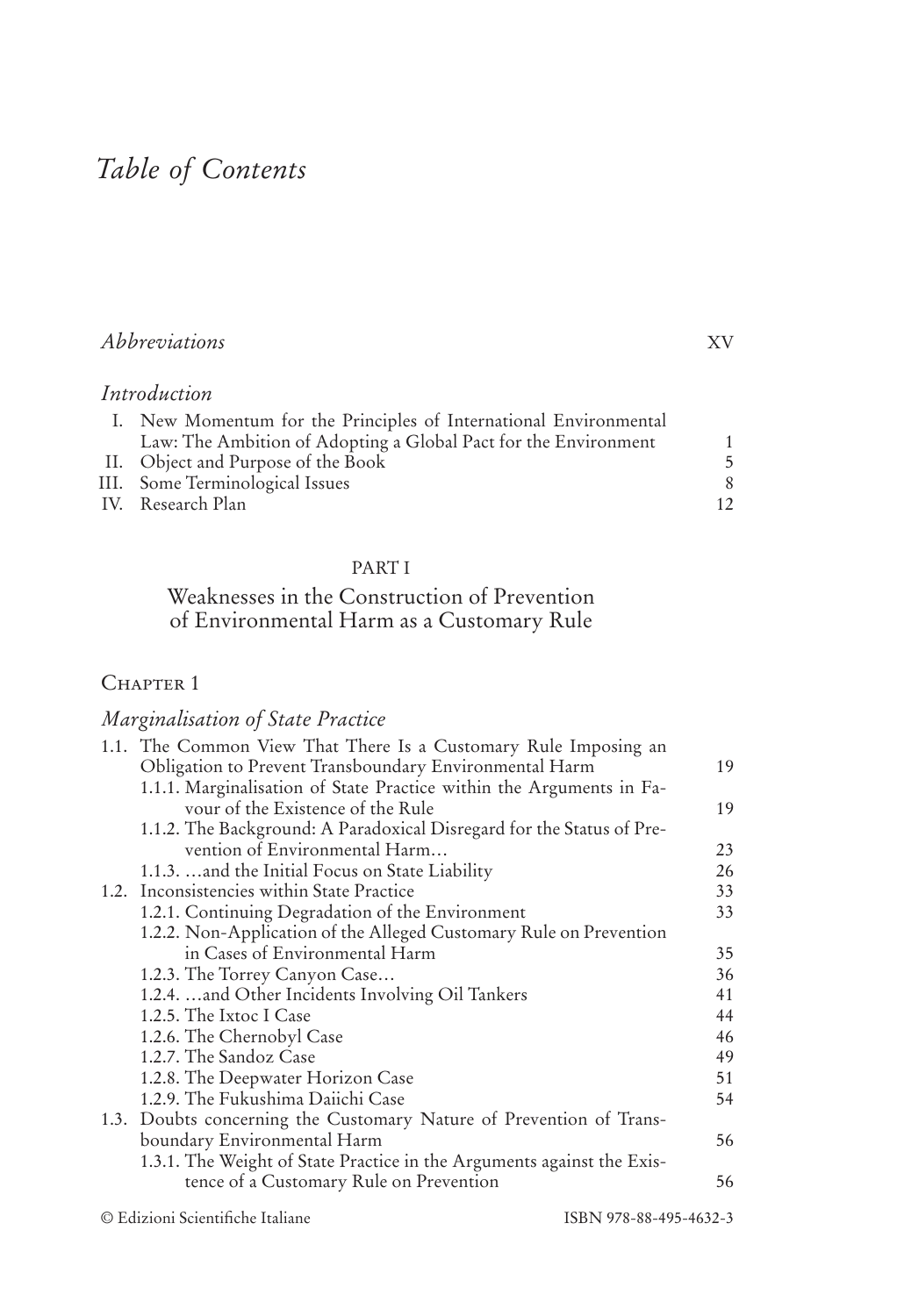| 1.3.2. The Issue of Inconsistencies in State Practice in the Light of the |    |
|---------------------------------------------------------------------------|----|
| Methodological Problem of How to Determine Customary In-                  |    |
| ternational Law                                                           | 60 |
| 1.3.3.  and Their Relevance Despite the Ongoing Difficulties in De-       |    |
| finitively Solving the Problem                                            | 64 |

#### CHAPTER 2

## Connection with Non-Environmental Obligations

|      | 2.1. The Issue of Non-Environmental Obligations Requiring the Preven-<br>tion of Transboundary Environmental Harm | 73  |
|------|-------------------------------------------------------------------------------------------------------------------|-----|
| 2.2. | Territorial Sovereignty and Prevention of Transboundary Harm to the                                               |     |
|      | Environment                                                                                                       | 75  |
|      | 2.2.1. A Common Misconstruction: The No-Harm Rule as the Origin                                                   |     |
|      | of Prevention of Transboundary Environmental Harm                                                                 | 75  |
|      | 2.2.1.a.The Trail Smelter Case                                                                                    | 81  |
|      | 2.2.1.b. The Ensuing Evidential Value of Non-Environmen-                                                          |     |
|      | tal Practice: Island of Palmas, Corfu Channel and Lac                                                             |     |
|      | Lanoux                                                                                                            | 87  |
|      | 2.2.2. Objective Theory of Sovereignty and Principles of Law: Sic                                                 |     |
|      | Utěre Tuo Ut Alienum Non Laedas, Good Neighbourliness,<br>Abuse of Rights                                         | 94  |
|      | 2.3. Protection of the Environment Per Se as a Collective Interest                                                | 99  |
|      | 2.3.1. Critique of the Connection between the No-Harm Rule and                                                    |     |
|      | Prevention of Transboundary Environmental Harm                                                                    | 99  |
|      | 2.3.2. Protection of the Environment Per Se as the Interest Under-                                                |     |
|      | pinning Prevention of Transboundary Environmental Harm in                                                         |     |
|      | Principle 21                                                                                                      | 104 |
|      | 2.3.3. Further Evidence of the Collective Nature of the Interest Un-                                              |     |
|      | derpinning Prevention of Transboundary Environmental Harm                                                         |     |
|      | in Principle 21                                                                                                   | 110 |
|      | 2.3.4. Reconceptualising Prevention of Transboundary Environmental<br>Harm                                        | 119 |
| 2.4. | The Interaction between Prevention of Environmental Harm and                                                      |     |
|      | Non-Environmental Obligations                                                                                     | 121 |
|      | 2.4.1. Territorial Sovereignty in Environmental Cases concerning                                                  |     |
|      | Transboundary Harm: The Need to Keep Protection of the En-                                                        |     |
|      | vironment Distinct                                                                                                | 121 |
|      | 2.4.1.a. Practice Following the Stockholm Declaration: The Nu-                                                    |     |
|      | <i>clear Tests</i> Case and the Cosmos 954 Incident                                                               | 124 |
|      | 2.4.1.b. Recent Practice: The Aerial Herbicide Spraying and                                                       |     |
|      | Construction of a Road in Costa Rica Cases                                                                        | 130 |
|      | 2.4.1.c. Pollution of International Watercourses                                                                  | 135 |
|      | 2.4.2. Pre-existing Non-Environmental Obligations Other than the                                                  |     |
|      | No-Harm Rule, with Particular Regard to Freedom of the                                                            |     |
|      | High Seas                                                                                                         | 143 |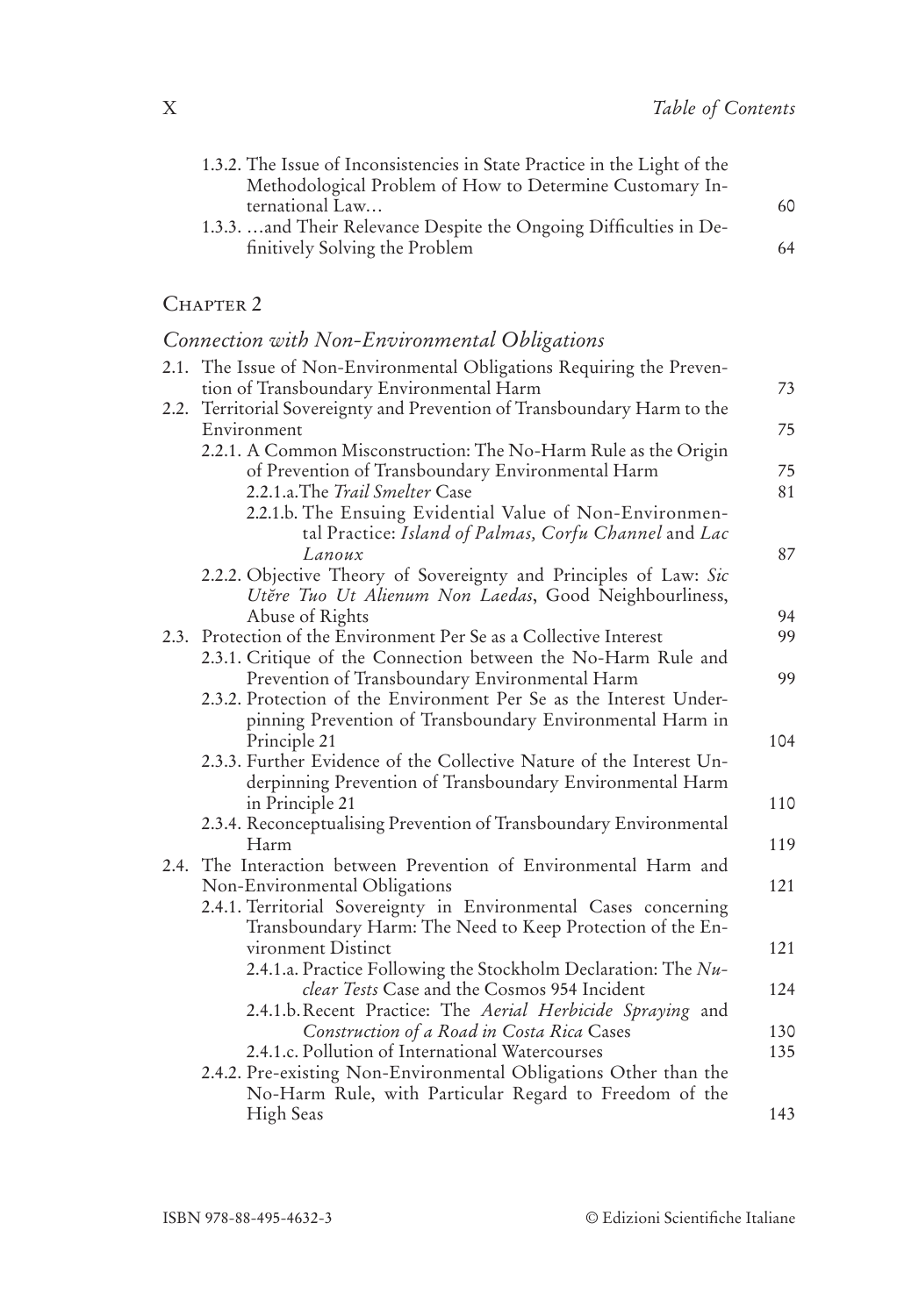#### PART II

## Prevention of Environmental Harm as a General Principle of International Law

#### CHAPTER 3

| General Principles of International Law and Protection of the                                                                                  |     |
|------------------------------------------------------------------------------------------------------------------------------------------------|-----|
| Environment                                                                                                                                    |     |
| 3.1. Preliminary Remarks on General Principles in the International Legal<br>System                                                            | 151 |
| 3.1.1. Looking at General Principles for an Alternative Classification<br>of Prevention of Environmental Harm                                  | 151 |
| 3.1.2. General Principles Recognised in Foro Domestico under Article<br>38 of the ICJ Statute: Not an Obstacle to General Principles of        |     |
| International Law                                                                                                                              | 154 |
| 3.1.3. Inconclusiveness of the Supposed Paucity of Practice to Exclude<br>General Principles of International Law                              | 159 |
| 3.1.4. Inherence of General Principles in Addition to Rules in Any Le-<br>gal System                                                           | 162 |
| 3.2. Overview of the Features of General Principles of International Law<br>3.2.1. General Principles of International Law in the Light of the | 165 |
| Functional Distinction between Principles and Rules<br>3.2.2. Features of the Inspiring Function of General Principles of In-                  | 165 |
| ternational Law                                                                                                                                | 169 |
| 3.3. Theoretical Implications of the Reconstruction of Prevention of Envi-<br>ronmental Harm as a General Principle of International Law       | 175 |
| 3.3.1. Prima Facie Suitability of Prevention of Environmental Harm to<br>Qualify as a General Principle: The Programmatic Intent of the        |     |
| 1972 Stockholm Conference                                                                                                                      | 175 |
| 3.3.2. Identification by Induction from Existing Rules: Distinguishing<br>between General Principles and Mere Policies or Soft Law Rec-        |     |
| ommendations                                                                                                                                   | 182 |
| 3.3.3. Verification of the Actual Operation of Prevention as a Principle:<br>Distinguishing between General Principles and Customary Rules     | 187 |

### CHAPTER 4

### *Inference of Prevention of Environmental Harm as a Principle from the Rules Embodying It*

| 4.1. Introductory Observations on How to Find Evidence of the Guiding |                                                       |
|-----------------------------------------------------------------------|-------------------------------------------------------|
| Function of Prevention of Environmental Harm                          | 195                                                   |
| 4.2. Prevention of Environmental Harm in Treaties                     | 198                                                   |
| 4.2.1. Consideration of Prevention of Environmental Harm in Pream-    |                                                       |
| bles to Treaties                                                      | 198                                                   |
|                                                                       | 198                                                   |
| 4.2.1.b. Restatement of the Content of Principle 21                   | 204                                                   |
|                                                                       | 4.2.1.a. Preambles to Treaties and Inspiring Function |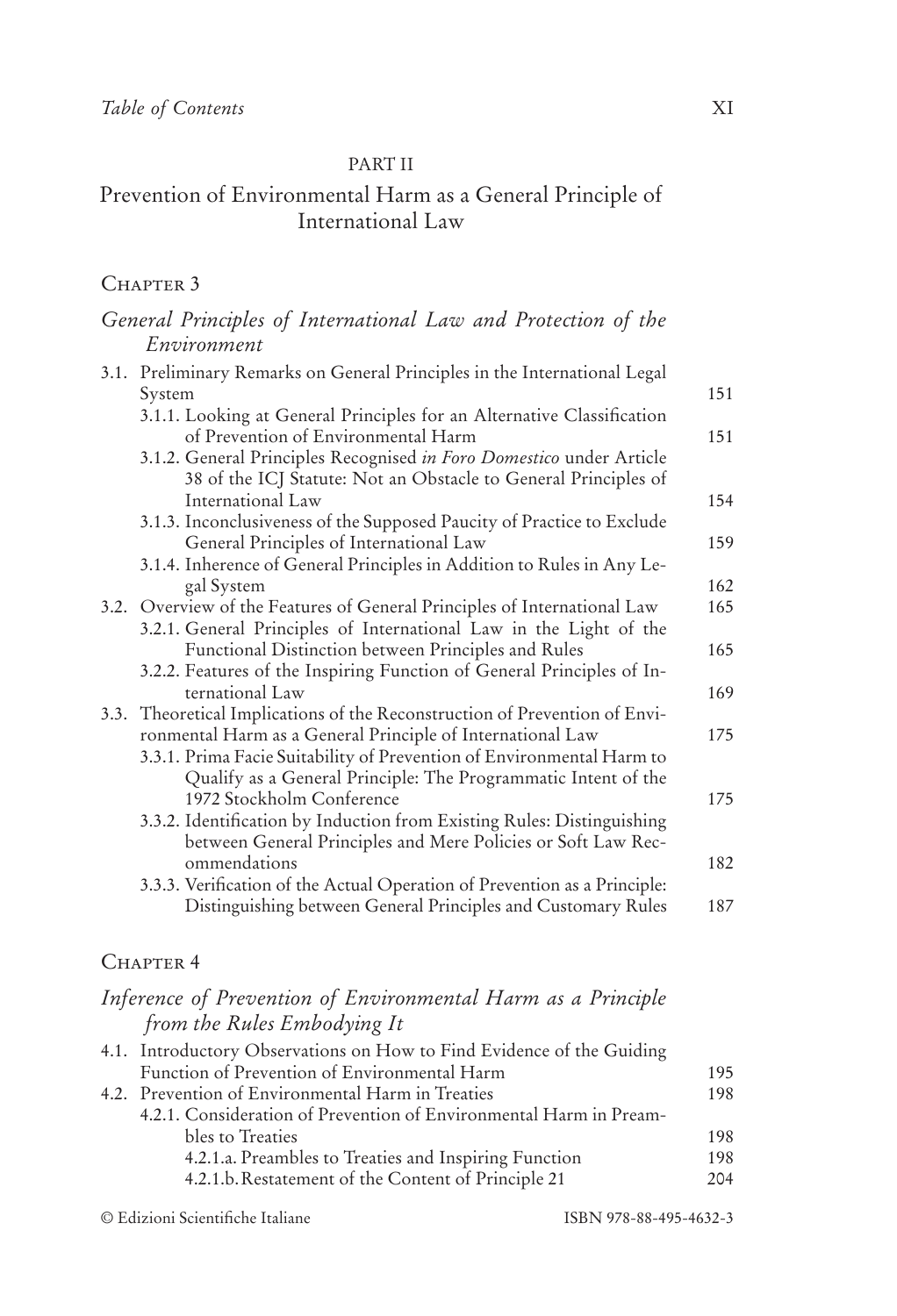|  | 4.2.1.c. Reference to Principle 21 and Restatement of Its Content<br>4.2.2. Prevention of Environmental Harm in Treaty Provisions Setting | 208 |
|--|-------------------------------------------------------------------------------------------------------------------------------------------|-----|
|  | Out 'Principles'                                                                                                                          | 212 |
|  |                                                                                                                                           | 212 |
|  | 4.2.2.a. Statement of 'Principles' in Treaties and Inspiring Function                                                                     |     |
|  | 4.2.2.b. Restatement of Principle 21 as a 'Principle'                                                                                     | 215 |
|  | 4.2.2.c. Reference to the 'Principle of Prevention'                                                                                       | 217 |
|  | 4.3. Prevention of Environmental Harm in EU Law                                                                                           | 221 |
|  | 4.3.1. The Environmental Policy of the European Union                                                                                     | 221 |
|  | 4.3.2. Before the Single European Act: Prevention of Environmental                                                                        |     |
|  | Harm in Programmes of Action on the Environment                                                                                           | 224 |
|  | 4.3.3. Following the Single European Act: Preventive Action as a                                                                          |     |
|  | Foundational Principle of the EU Environmental Policy                                                                                     | 227 |
|  | 4.4. Prevention of Environmental Harm within the Binding Acts of Inter-                                                                   |     |
|  | national Organisations                                                                                                                    | 234 |
|  | 4.4.1. Structural Hindrances to the Adoption of Legally Binding Acts                                                                      |     |
|  | by International Organisations in the Field of Protection of the                                                                          |     |
|  | Environment                                                                                                                               | 234 |
|  | 4.4.2. The Case of the UN Security Council: An Unavoidable Limited                                                                        |     |
|  | Role for Prevention of Environmental Harm                                                                                                 | 236 |
|  | 4.4.2.a. Iraq's Liability for Environmental Damage during the                                                                             |     |
|  | First Gulf War                                                                                                                            | 237 |
|  |                                                                                                                                           |     |
|  | 4.4.2.b. Wildlife Poaching and Trafficking as a 'Fuelling Factor'                                                                         | 239 |
|  | 4.4.2.c. Climate Change as a 'Threat Multiplier'                                                                                          | 241 |

### CHAPTER 5

### *Operation of Prevention of Environmental Harm as a Principle in International Case Law*

| 5.1. Overview and Identification of the Relevant Cases                 | 245 |
|------------------------------------------------------------------------|-----|
| 5.1.1. Mainly Incidental Relevance of General International Law for    |     |
| Environmental Litigation                                               | 245 |
| 5.1.2.  and Its Consequences: Terminological and Interpretative Issues | 248 |
| 5.2. The Case Law of the International Court of Justice Revisited      | 252 |
| 5.2.1. At the Outset: The Operation of Prevention of Environmental     |     |
| Harm as a General Principle Based on a Community Interest              | 255 |
| 5.2.1.a. The 1996 Advisory Opinion on the Legality of the              |     |
| Threat or Use of Nuclear Weapons                                       | 255 |
| 5.2.1.b. The 1997 Judgment in the Gabčíkovo-Nagymaros Case             | 263 |
| 5.2.2. The Subsequent Change of Approach and Its Contingency: The      |     |
| Assertion of the Customary Status of Prevention of Environ-            |     |
| mental Harm in Context                                                 | 270 |
| 5.2.2.a. The 2010 Judgment in the Pulp Mills Case                      | 270 |
| 5.2.2.b. The 2015 Judgment in the Certain Activities and Con-          |     |
| struction of a Road Joined Cases                                       | 277 |
| 5.3. The Operation of Prevention of Environmental Harm as a General    |     |
| Principle in Arbitral Proceedings                                      | 284 |
| 5.3.1. The 'Considerations of Environmental Protection' in the Arbi-   |     |
| tration regarding the Iron Rhine Railway                               | 284 |

ISBN 978-88-495-4632-3 © Edizioni Scientifiche Italiane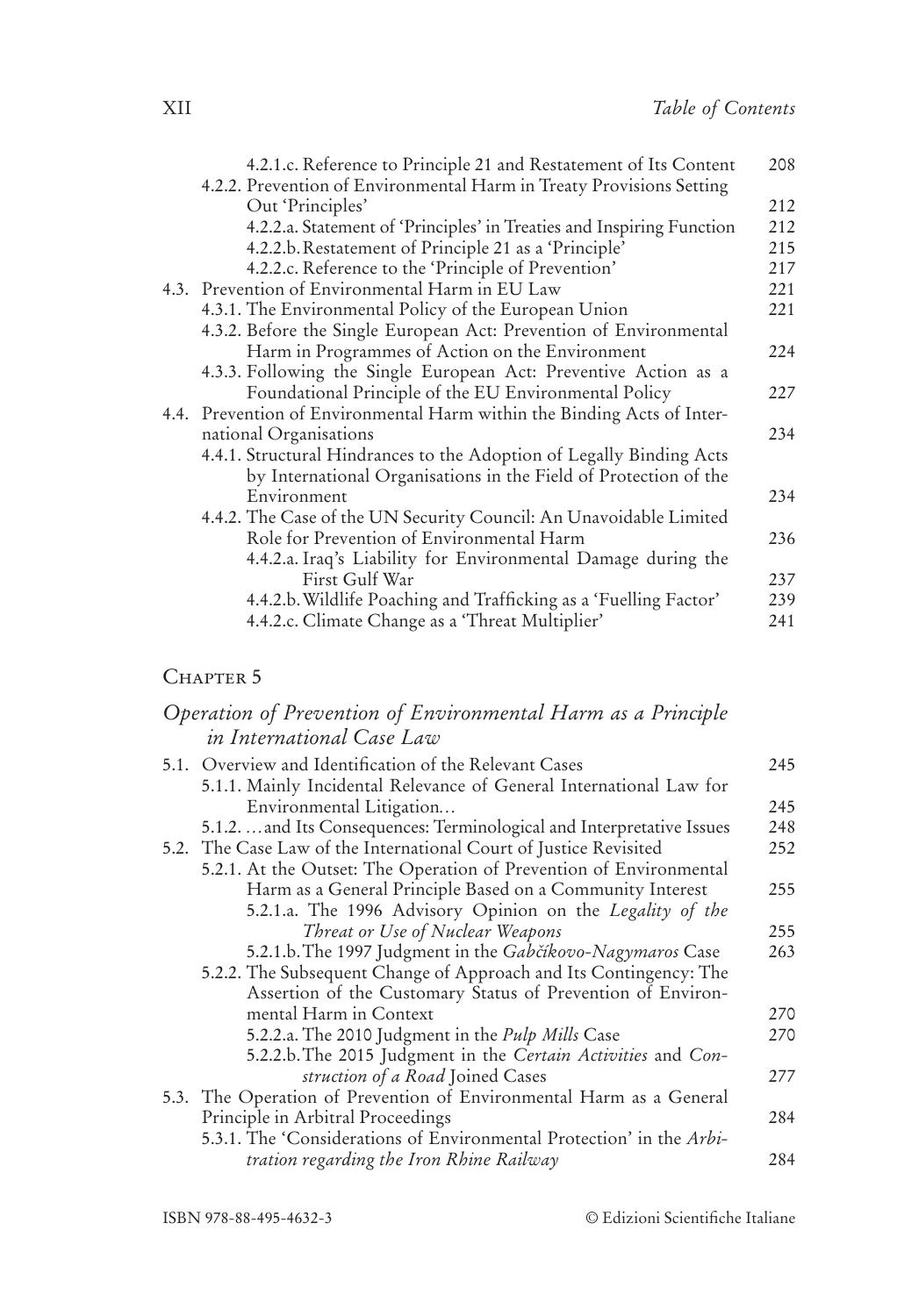5.3.2. Prevention of Environmental Harm as a General Principle in the *South China Sea Arbitration* 290

#### PART III

## The Reconstruction of Prevention as a Principle Put to the Test

#### CHAPTER 6

## *The 'Content' of Prevention of Environmental Harm: Trends in Customary Law*

|      | 6.1. Strengths of the Reconstruction of Prevention of Environmental     |     |
|------|-------------------------------------------------------------------------|-----|
|      | Harm as a General Principle of International Law                        | 299 |
|      | 6.1.1. Resistance to the Weaknesses Undermining the Construction of     |     |
|      | Prevention of Environmental Harm as a Customary Rule                    | 301 |
|      | 6.1.2. New Perspectives on Debated Problems                             | 302 |
| 6.2. | Prevention through Procedural Obligations: Activities Likely to         |     |
|      | Cause Significant Environmental Harm                                    | 305 |
|      | 6.2.1. Procedural Obligations between Prevention and Cooperation:       |     |
|      | Notification, Information and Consultation                              | 305 |
|      | 6.2.2. The Obligation to Conduct an Environmental Impact Assess-        |     |
|      | ment                                                                    | 307 |
|      | 6.2.3.  and Its Relationship with the Principle of Prevention of Envi-  |     |
|      | ronmental Harm                                                          | 314 |
|      | 6.3. Prevention as Regulation of Hazardous Activities and Limitation of |     |
|      | Environmental Harm                                                      | 321 |
|      | 6.3.1. Creation of Treaty Regimes Providing for Specific Rules and      |     |
|      | Standards                                                               | 322 |
|      | 6.3.2. Outside Detailed Treaty Regimes: Trends Relating to the Dump-    |     |
|      | ing of Wastes and Other Matter at Sea                                   | 330 |
|      | 6.3.3.  and, in Particular, the Dumping of Radioactive Wastes           | 336 |
|      | 6.3.4. Creation of Civil Liability Regimes                              | 340 |
|      | 6.3.5.  and Its Consequences on Prevention of Environmental Harm:       |     |
|      | Trends Relating to Prompt and Adequate Compensation                     | 344 |
|      | 6.4. Prevention as Prohibition: Environmental Harm Detached from the    |     |
|      | Economic Exploitation of Natural Resources                              | 351 |
|      | 6.4.1. Prohibition on Destruction of the Environment as a Weapon        | 351 |
|      | 6.4.2.  and Other Trends concerning Prevention of Environmental         |     |
|      | Harm during Armed Conflict                                              | 356 |
|      | 6.4.3. Trends towards the Prohibition of Nuclear Weapon Tests with a    |     |
|      | Significant Environmental Impact                                        | 364 |

#### CHAPTER<sub>7</sub>

### *Protection of the Environment and Continued Economic Growth in the Age of Technology*

7.1. The Decline of Prevention of Environmental Harm and the Rise of Sustainable Development 375